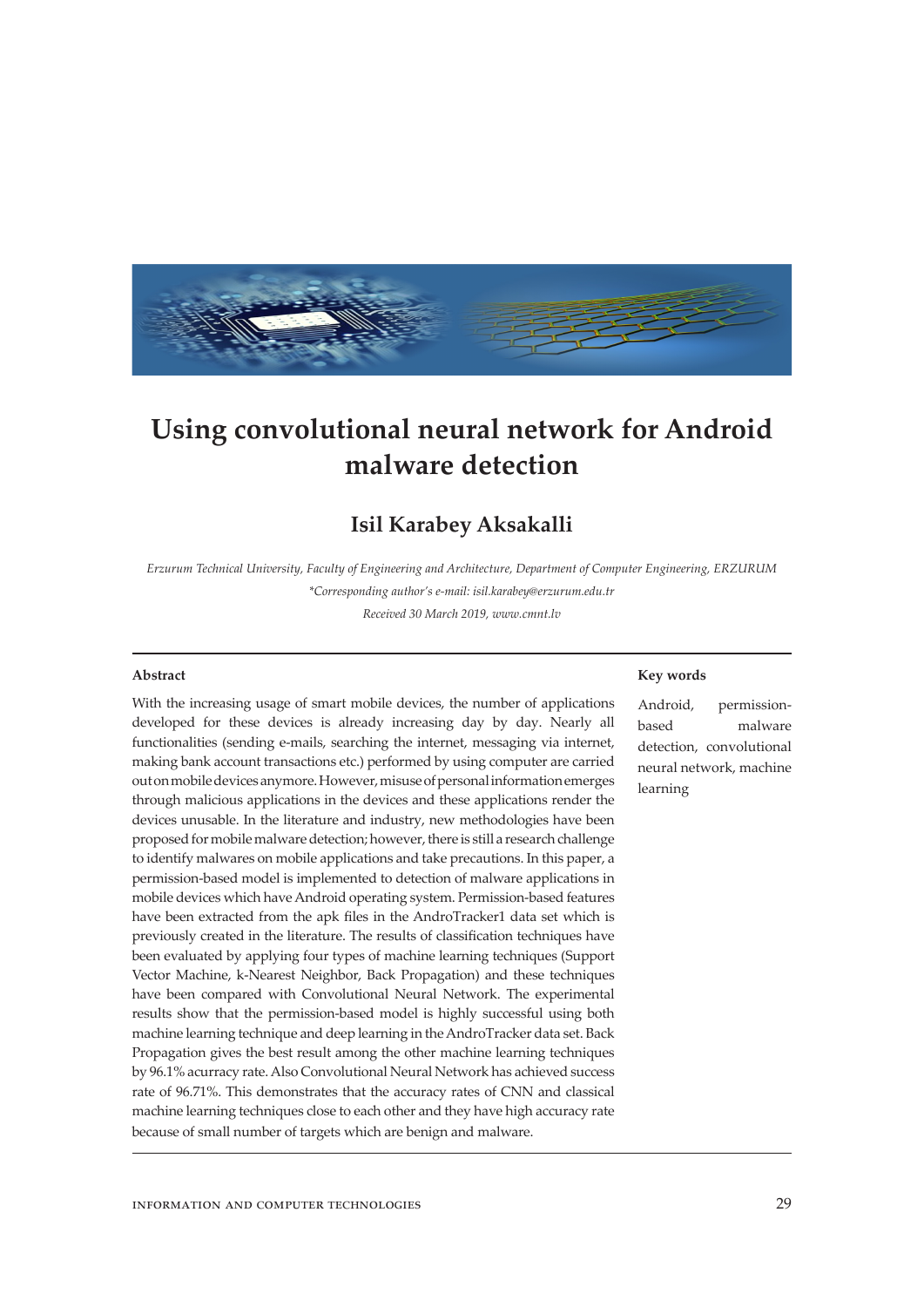## **1 Introduction**

Nowadays, computers have been replaced by more portable devices such as wristbands, smart mobile devices, tablets etc. with the advancement of the technology. Android Operation System (OS) is among the most popular OS' used in these devices. There are millions of applications on the Android operating system, and users can easily upload their applications to their mobile devices via the Android market. Although the mobile devices make life easier, malicious software developers try to access personal information through these apps that make life easier. They can access to users' devices by injecting malware such as virus, trojan into an apk file which is an extension of Android-based applications.

In this study, AndroTracker (http:// ocslab.hksecurity.net/andro-tracker) dataset is used to identify whether Android based applications are malicious or not. The apk files are passed through the ApkReader tool and the application permissions are extracted from these files. Using this permission information, the data set is arranged as the learning algorithm can handle. In our study, Convolutional Neural Network (CNN) is used as a learning algorithm. Besides, the performance of the CNN algorithm is compared to some popular machine learning algorithms namely k-Nearest Neighbor (k-NN), Naive Bayes (NB), Back Propagation (BP) and Support Vector Machine (SVM).

The rest of this paper is structured as follows: Section 2 reviews the techniques used in malware detection field. Section 3 explains methods used in this work. Section 4 describes our evaluation dataset. Section 5 outlines the experimental results and discussions. Finally, the last section provides our conclusions.

# **2 Malware Analysis Techniques**

Software or programs that display illegal behavior and used for malicious purposes are called malware. Mobile users download applications over unauthorized resources and malware included in these sources leaks the user's personal information. Since users are not aware of the features of applications such as permission information, API calls, intents and commands, they download malicious applications even in situations that require user permission. In order to protect

from these software, various approaches are presented in the literature. These approaches are divided into three parts: static, dynamic and hybrid analysis.

#### 2.1 STATİC ANALYSİS

In static analysis method [2 - 4], when the application is not at run time, the source code and binaries [7] of the application are examined and the static properties extracted from the application are used, such as the desired permissions and API calls in order to detect malware. Some of these methods are generally not resistant to obfuscation [9].

# 2.2 DYNAMIC ANALYSİS

In this method called behavioral analysis [5 - 6] analyzed software must be running while monitoring and following the behaviour of the application in an isolated environment [7]. This method is more resistant to obfuscation than static analysis. The main advantage of the method is to record the application behaviors and to determine the dynamic code load in the runtime process. On the other hand, dynamic methods offer limited scalability as they require additional cost in terms of processing and memory [9]. Therefore, it is a more difficult method to implement according to static analysis [8]. Due to this disadvantage of dynamic analysis, in this study, a permission based model is proposed using static analysis method applied to apk files.

Since both methods have advantages and disadvantages, hybrid analysis methods [10 - 12] using the advantages of these methods are also recommended in the literature.

## 2.3 HYBRID ANALYSİS

In this analysis method, the static and dynamic features of the application are used together to determine the suspicious behavior at runtime of the application and also the static bytecode tools are used in the analysis routines [13]. In static analysis part, features (API calls, permission data) are generally extracted from manifest files. In dynamic analysis part; file access and operations, receiver records, executable commands, content solving queries, dynamic suspicious calls, network operations etc. can be monitored actively via tools used at runtime of the application.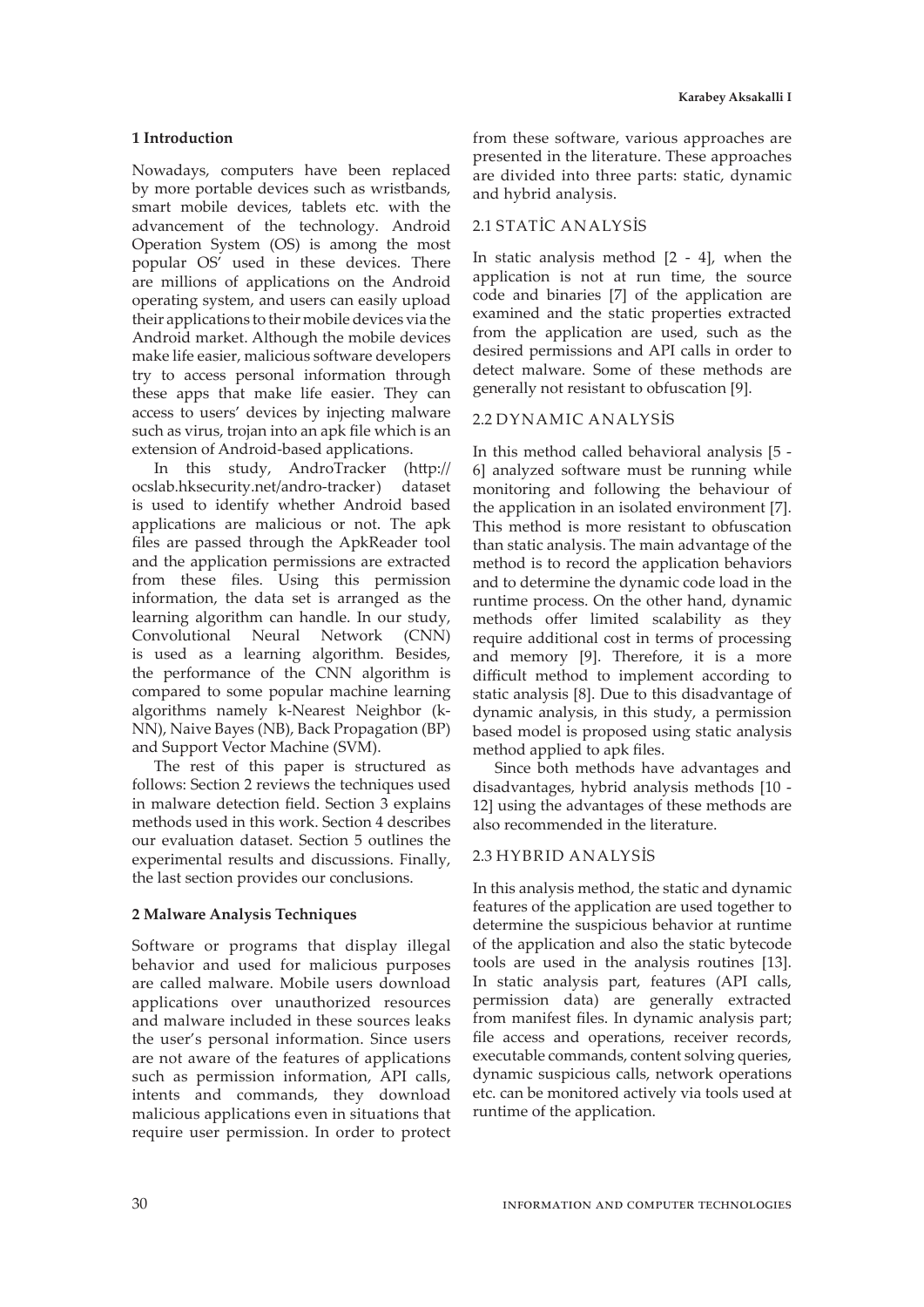#### **3 Method**

Android OS based devices have applications with apk extension. Besides some parameters such as application versions, package name etc. specified by the developers along with some information such as camera access, SMS sending, microphone access photo album, vibration, internet access, etc. are operated depending on the user's permission. This information is stored in AndroidManifest.xml in each apk file and is prepared by the developer.

Permissions are reported when downloading applications from the market, but users usually download the application that they want to use by giving approval because they do not care the permission data or do not have any information about these permissions. This situation cause installing malware to device and to access the personal information with the consent of the user.

Determining whether apk files are

malicious during operation cannot prevent malware from infecting the device. Therefore, in this study, malware detection is performed automatically by static analysis method without running the application.

The proposed system model is shown in Figure 1. In the system model, the apk files included in AndroTracker dataset are passed through an ApkReader open source library and the permission data from these files are extracted. This library accesses the AndroidManifest.xml file in each file and lists the required permissions for these files. This permission data is made into the features of malicious or benign applications to create a new data set. When the feature value is transferred to the data set, the permission data requested by the application is assigned to 1, and those that are not requested are assigned to 0. Then, machine learning techniques and CNN are applied to the new data set consisting of feature vectors.



FIGURE 1 System model

# 3.1 EXTRACTING PERMISSION FEATURES

To detect whether raw dataset named AndroTracker includes malware or not, AndroidManifest.xml files included in the apk file need to be extracted. Thanks to the ApkTool, apk files in the raw data set, AndroidManifest. xml files are extracted and a new dataset is created with the .arff extension. There are 8353 sample and 493 permission data in the data set. Some of these data are WRITE\_EXTERNAL STORAGE, INTERNET, VIBRATE, CALL\_ PHONE, BILLING, SEND\_SMS, CAMERA etc. If an apk file contains this permission data, 1 is assigned to the attribute in columns, if it does not contain this specified permission data, then 0 is assigned. After converting this data set which consists of binary values into csv file, machine learning and CNN algorithms are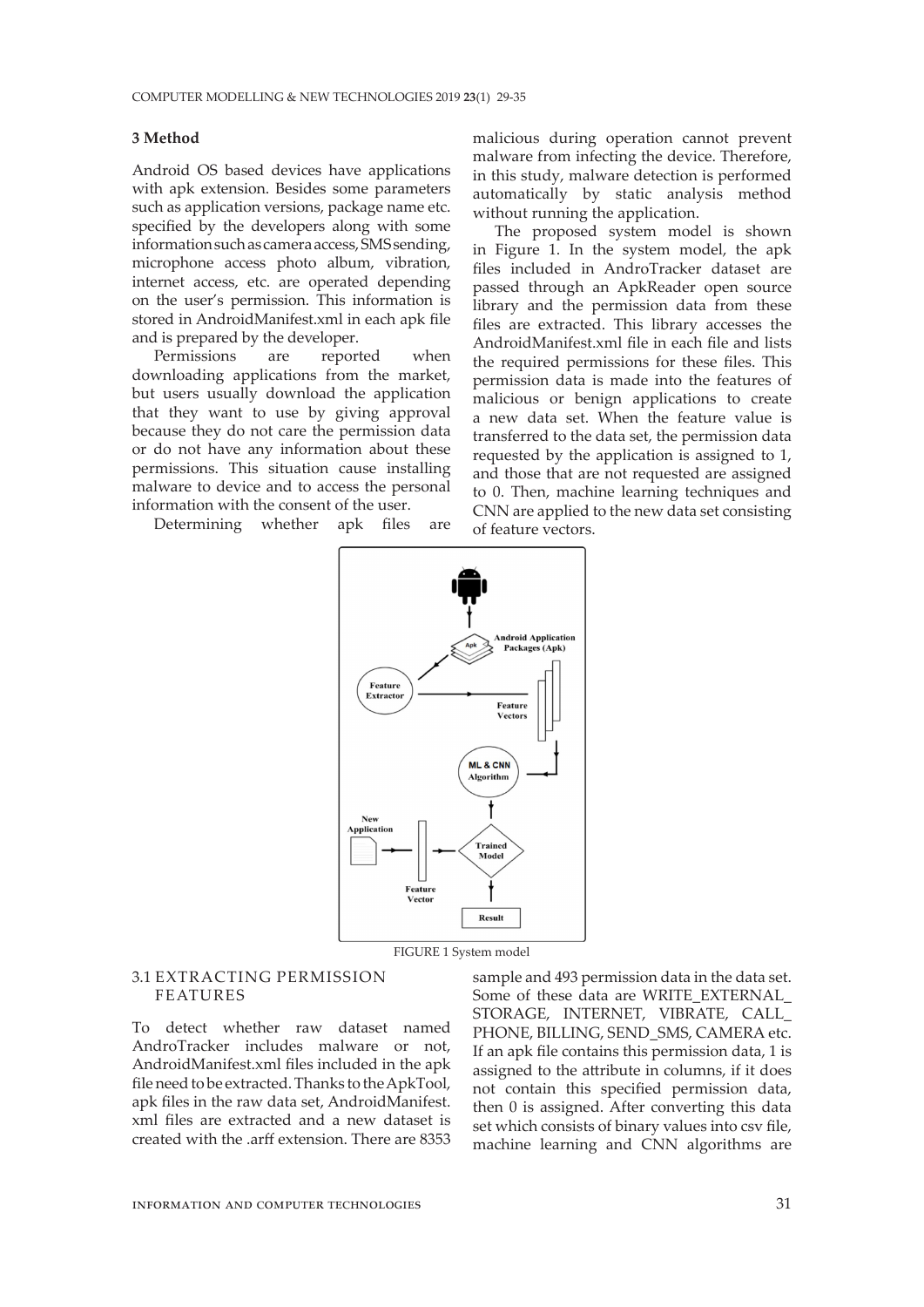applied to the data set using various Python Spyder. A small part of the generated data set is shown in Table 1.

#### 3.2 CLASSIFICATION

In this study, Convolutional Neural Network which is very popular in data classification in recent years and some successful machine learning algorithms (KNN), Naive Bayes (NB), Random Forest (RF) and Back Propagation) are compared to each other in terms of accuracy rates. These algorithms are briefly summarized as follows: k-Nearest Neighbor (kNN): The nearest neighborhood method (kNN) is a basic method used in the classification process. To classify a sample taken from the test set, the distance between each sample in the training set is calculated. Then, the sample with the number of k shortest distance from train set is selected, and the most common target in these examples is determined as the target of the test sample.

Naive Bayes (NB) Classifier: In Naive Bayes method, the probability of finding the target of the signal received from an unknown test data is obtained by multiplying the probability of finding the result of all the factors affecting the result. That means, the target of the class is C and the F values are signal strengths;

TABLE 1 A Small part of Generated dataset

| Internet | SendSMS | Change WiFi State | Camera | <b>Billing</b> | <b>Target</b> |
|----------|---------|-------------------|--------|----------------|---------------|
|          |         |                   |        |                | malware       |
|          |         | 0                 |        |                | benign        |
|          |         | 0                 |        |                | benign        |
|          |         |                   |        |                | benign        |
|          | 0       | 0                 | υ      |                | malware       |

*P*(*C*|*F*1,*F*2,*F*3,…*FN*)=(P(C)(*PF*1,*F*2,*F*3,…*FN*|C))/(P (*F*1,*F*2,*F*3,…*FN*)) (1)

the probability of the class of unknown signal belongs to C class is found using the calculation (1).

If the number of the class target is higher than the probability calculations, the class target of the test data is also determined as that label.

Support Vector Machine (SVM): The purpose of support vector machines is to obtain the optimum accuracy of the targets of the test data, which can be separated as accurately as possible.

Random Forest (RF): The Random Forest method, which is known as the collective classification method, uses the method of "voting" with the estimates obtained from many decision trees for the classification operation. These decision trees are independent of each other and consist of variables selected from the training set. Among the randomly selected variables in the training set, the best information (entropy) is used as a distinctive variable. In the class prediction of unknown targeted data there are as many predictions as the decision trees developed and the most rated class by voting method is determined as the target of the new data.

Back Propagation (BP): In the back propagation method, the signals belonging to the training set are the input values of the artificial neural network and the class targets

are the output values. After training the system by taking into account the weight of the learning coefficient and the training data, the test is performed for signals with unknown target.

Convolutional Neural Network (CNN): Convolutional neural network (CNN) based on artificial neural network, is one of the specialized architectures of deep learning. The difference between artificial neural networks and CNN is that CNN can handle many more hidden layers than ANN. When the number of layers in artificial neural networks is more than 5, the system becomes complicated and slows down, and the situation becomes incurable. In the Deep learning method which has many nodes and parameters, many architectures including Concentration Boltzmann Machines, automatic coders, and Convolutional Neural Network are used. Since the Convolutional Neural Networks used in the image are one of the most popular deep learning methods, this method is also evaluated on two dimensional signal data. In the convolutional neural networks consisting of several layers that can be trained, each layer has three layers, including the feature pooling layer, the filter bank layer, and the non-linear layer [14].

The architecture created for malware detection of the convolutional neural network is given in Figure 2.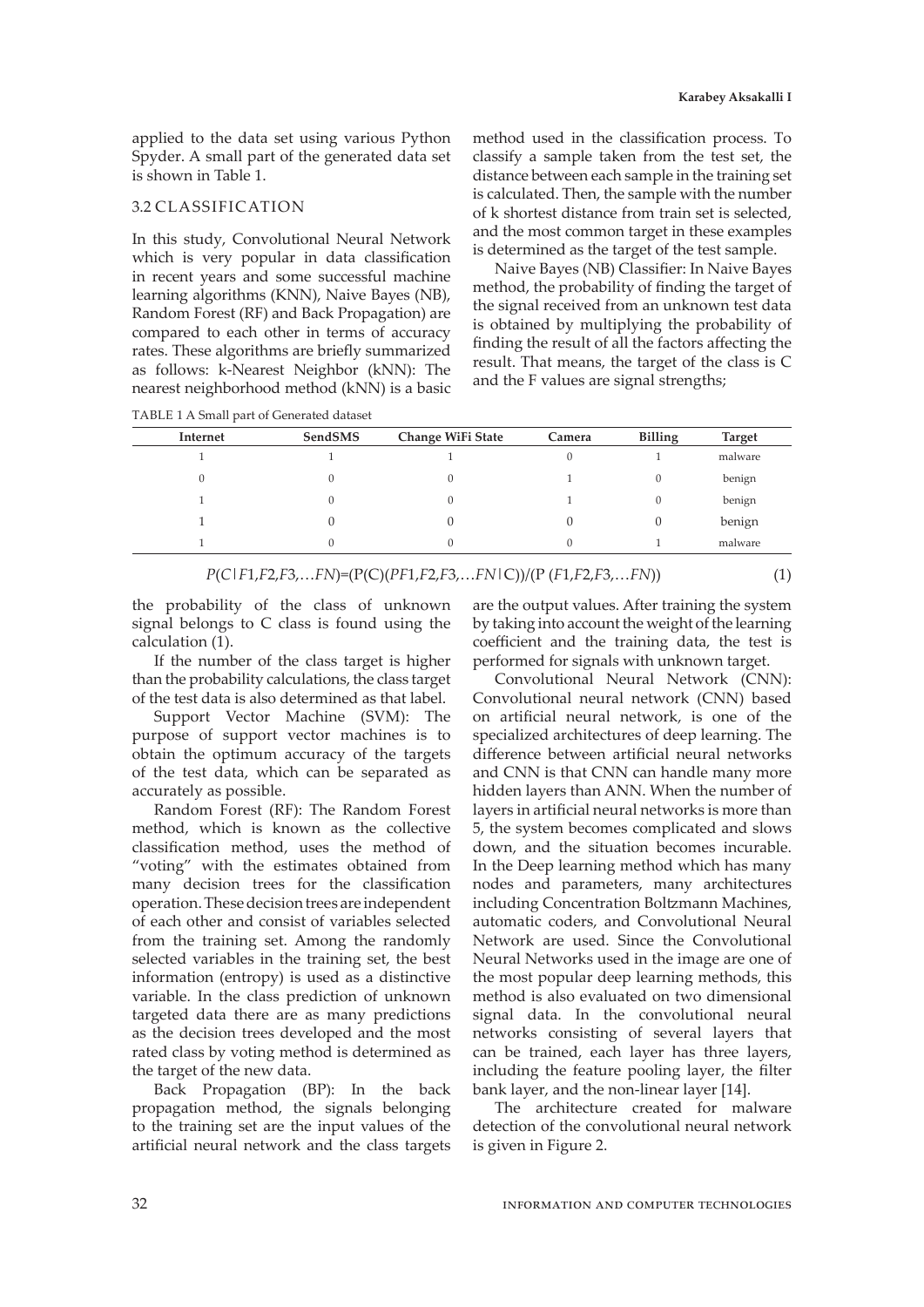#### COMPUTER MODELLING & NEW TECHNOLOGIES 2019 **23**(1) 29-35



FIGURE 2 Designed CNN network using APK permissions [15]

#### 3.3 EVALUATION

In order to calculate the accuracy of the statistical model that performs the classification on the known target data, 10-fold cross validation method is applied. In this technique, the data set is divided into 10 parts instead of separating the training and test sets in specific proportions.Each of these parts is used as test

data and the remaining nine parts are used as training data. Each part can be evaluated as test data since the parts change in each iteration. This method has more advantages than other evaluation metrics since all data is used as both train and test data and the results are obtained by taking the average of 10 accuracy rates. An instance of 4-fold cross validation is explained in Figure 3.





#### **4 Dataset**

There are many studies which are evaluated on different datasets for different purposes for android malware detection. Some of them are composed of only malware samples or various malware families, whereas some of them contain only benign samples. We also have a handicap in this field that new malware samples arise constantly. In this paper, therefore, AndroTracker dataset is selected as evaluation material, because it includes 51179 benign and 4554 malware applications from different malware families [1]. However, it is obtained a subset of AndroTracker by randomly selecting 5K samples both in benign and malicious categories. In this process, it is aimed to create a small and balanced dataset as the size of the dataset is out of the scope of this paper. In decompilation process, however, a challenge has emerged that compelled us

to remove some application files from which any manifest file or permission information could not be extracted. This is because the reverse engineering tool (https://ibotpeaches. github.io/Apktool/) that is used fails in some cases. After the reverse engineering process, therefore, the AndroTracker dataset just includes 3933, and 4421 samples in benign and malicious categories respectively.

#### **5 Experimental Results**

In this section, 8353 apk files are determined whether they are malware or not through classifiers. Also 494 permission data extracted from AndroTracker dataset. The data set is separated by 10-fold cross validation method including training and test data. In this method, the data set is divided into 10 parts and each piece is tested in order. The accuracy of the classifier is determined by calculating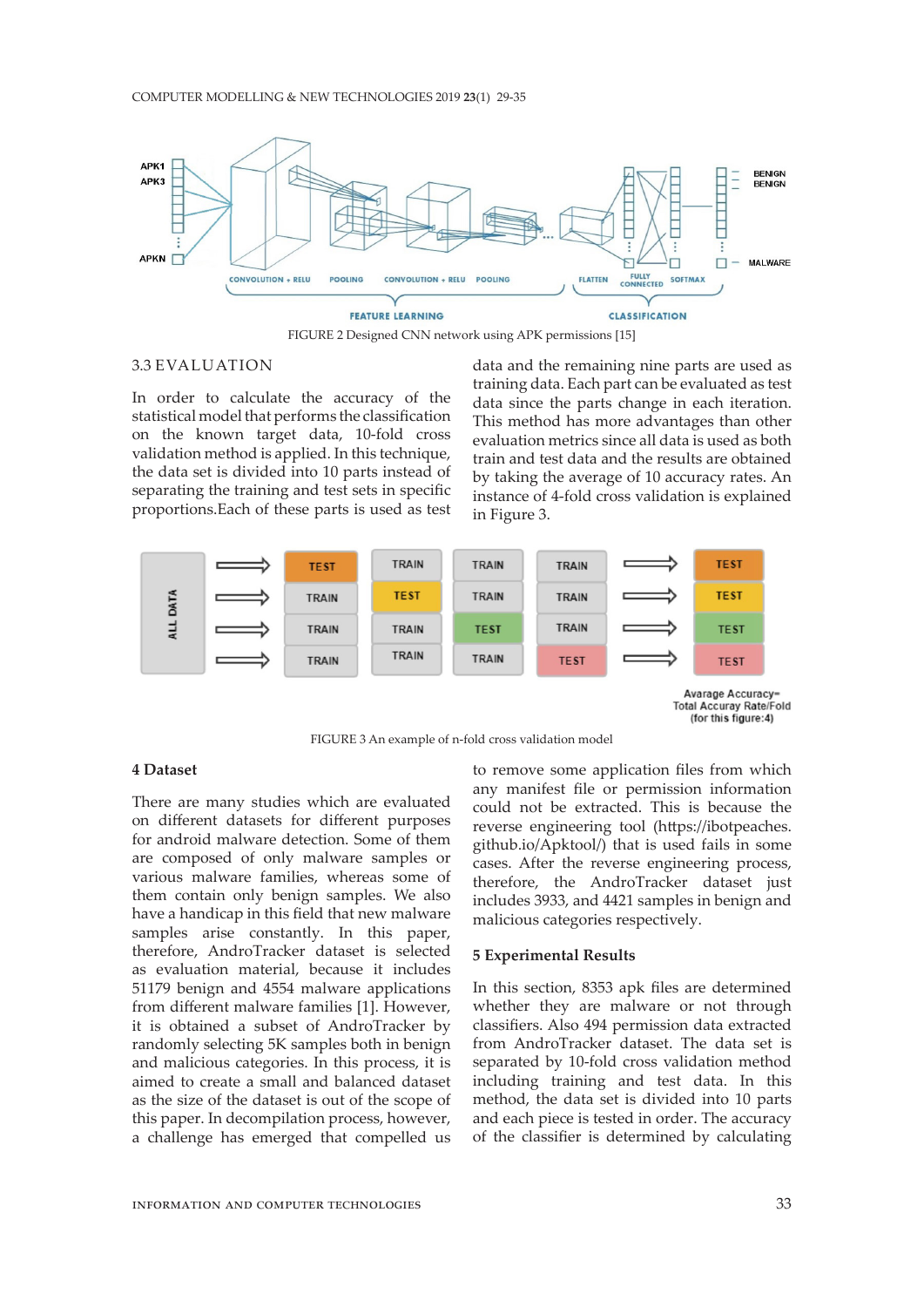the average accuracy rate in this process which repeats 10 times. In this study, four different popular machine learning methods (k-NN, NB, BP, SVM, RF) and Convolutional Neural Network (CNN) are used to classify the dataset. The default parameter values of these classifiers are described in Table 2.

The accuracy percentages obtained from

TABLE 2 Default Parameters for Classification Techniques

| Method                       | Default Value                                                                                               |
|------------------------------|-------------------------------------------------------------------------------------------------------------|
| $kNN$ $k=5$                  | distance function= euclidean distance                                                                       |
| Support Vector Machine c=1.0 | kernel=PolyKernel<br>tolerance=0.001<br>$\varepsilon$ = 1.0E-12                                             |
|                              | Back-propagation hidden layer= a ((attributes + classes) / 2)<br>learning rate=0.3<br>momentum=0.2          |
| <b>CNN</b>                   | # of layer=3<br>$#$ of epochs= $1000$<br>optimizer=adam<br>activation=relu<br>loss=categorical_crossentropy |

classification methods using the default parameters shown in Table 2 are given in Table 3. When the results obtained, it is seen that the success of all classification methods is more than 90%. However, considering the working times of the algorithms, it is observed that machine learning methods classify in longer time than deep learning, especially in the BP algorithm (approximately one and a half hours).

Since there are only two targets in the data

TABLE 3 The Accuracy Rate of The Classification Techniques

| Classifier | <b>Accuracy Rate</b> |
|------------|----------------------|
| kNN        | 95.8%                |
| <b>SVM</b> | 95.9%                |
| NB         | 91.2%                |
| BP         | 96.1%                |
| <b>CNN</b> | 96.71%               |

set, it is obtained high accuracy rate which is around 90% in both machine learning algorithms and CNN algorithm. However, it is seen in Table 4 that CNN algorithm gives

more than 95% accuracy rate even if test data is more than train data (0.60, 0.80 etc.). With this aspect, CNN is differentiated from machine learning methods.

TABLE 4 The accuracy rate of the CNN algorithm using different validation splits

| Validation split | Accuracy Rate (%) |
|------------------|-------------------|
| 0.20             | 96.9              |
| 0.40             | 96.8              |
| 0.60             | 96.1              |
| 0.80             | 95                |

# **6 Conclusions**

In Android malware analysis using the static analysis method, it is proved with the experimental result that the permission based model works effectively both in machine learning methods and in deep learning. However, while the accuracy of these methods is very close to each other, some differences were observed in terms of running times of algorithms. Although the BP algorithm using the artificial neural network works very slowly, it is observed that convolutional neural network, which performs BP (back propagation) method for each layer through multiple intermediate layers, provides a much faster and more accurate rate than all other algorithms. In addition, machine learning methods were classified using 80% training, 20% test data, even in convolutional neural